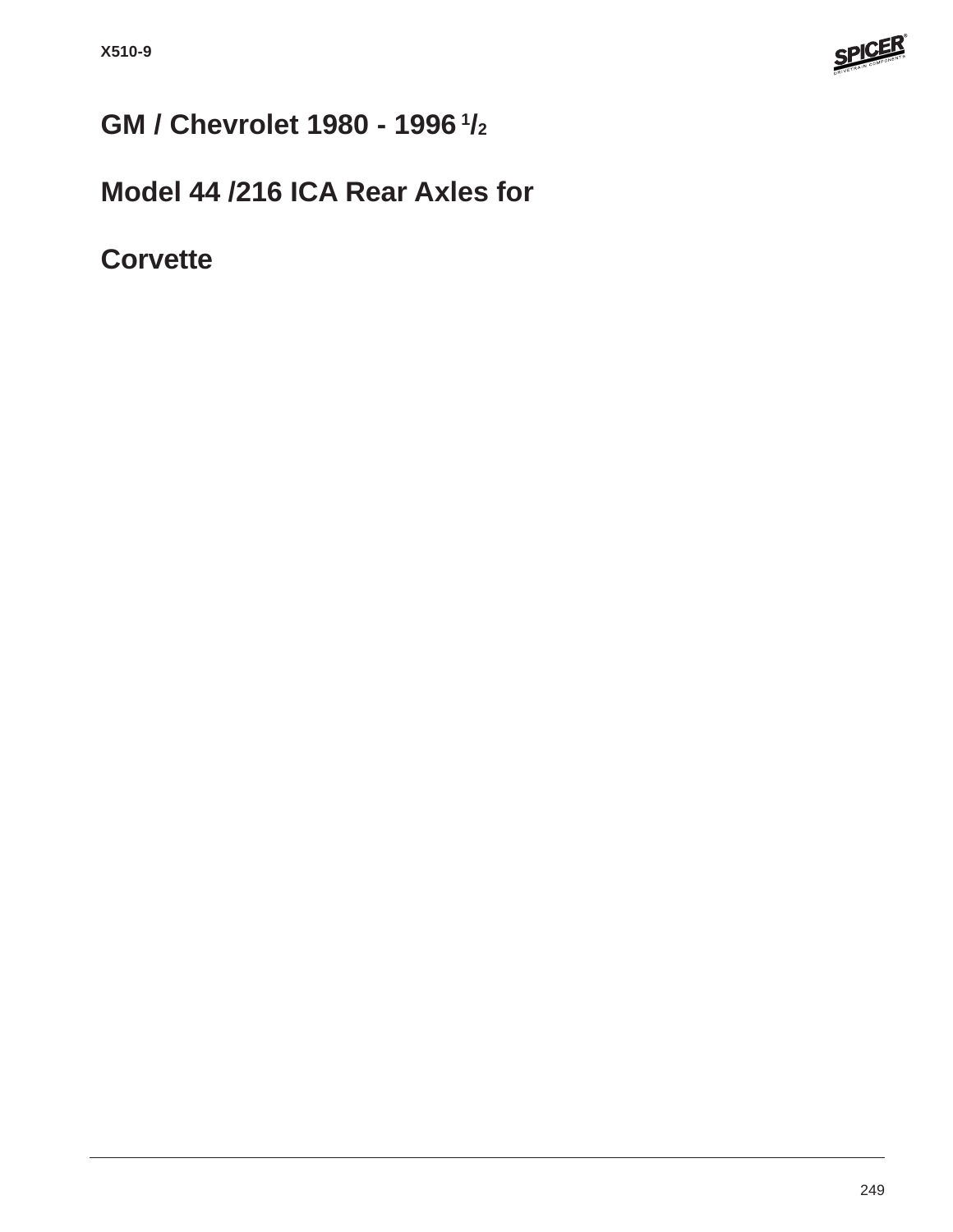

#### **Exploded View GM / Chevrolet 44 /216 ICA Rear Axles**

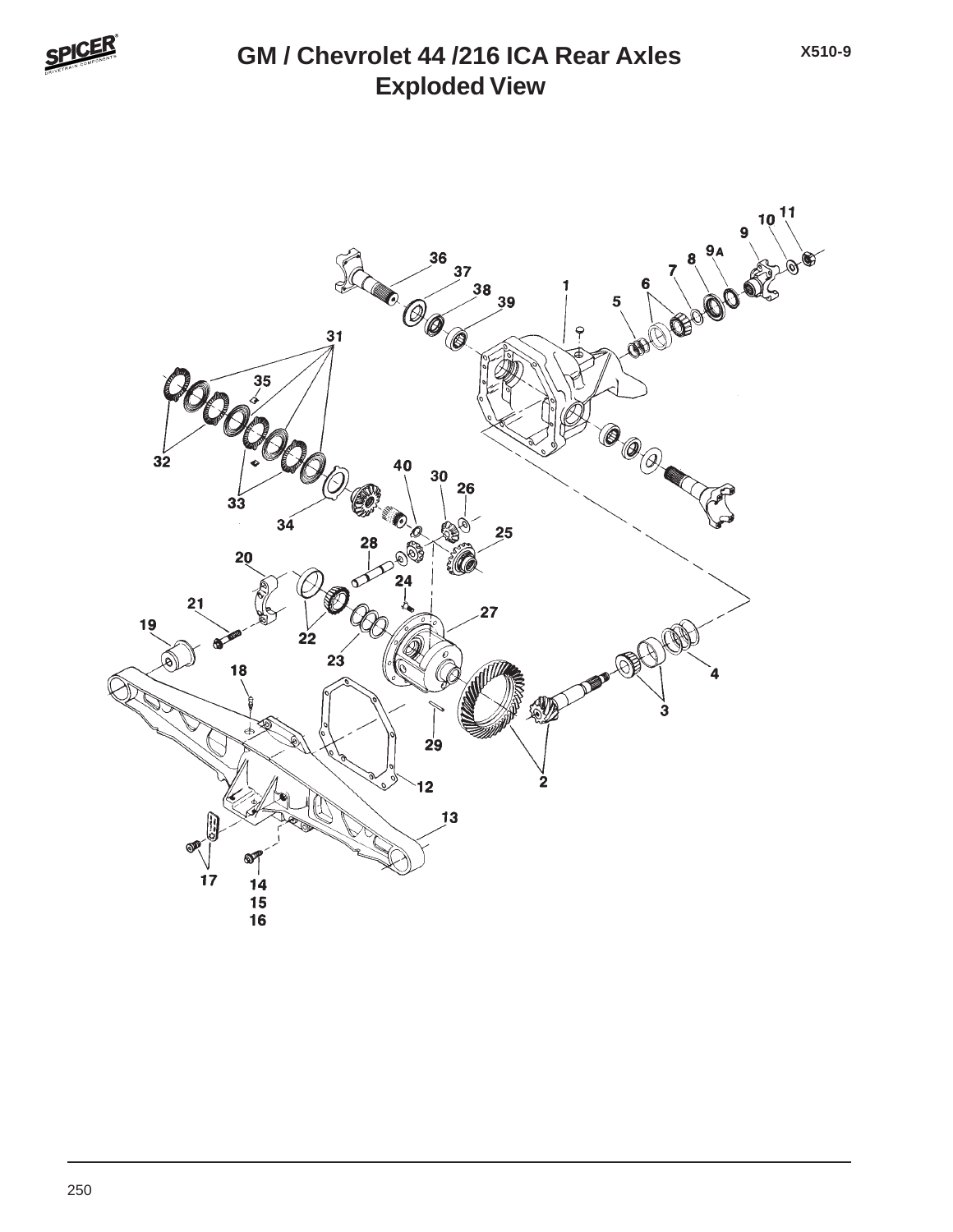#### **Parts Listing GM / Chevrolet 44 /216 ICA Rear Axles**



| <b>ITEM</b><br>NO. | <b>PART</b><br><b>NUMBER</b> | <b>DESCRIPTION</b>               | <b>ITEM</b><br>NO. | <b>PART</b><br><b>NUMBER</b> | <b>DESCRIPTION</b>                  |
|--------------------|------------------------------|----------------------------------|--------------------|------------------------------|-------------------------------------|
| 1                  | $- (3)$                      | Housing - Axle Service           | 22                 | $-$ (2)                      | KIT - Differential Bearing          |
| $\mathbf 2$        | $-$ (1)                      | Drive Pinion & Gear Assembly     | 23                 | 706757X                      | PKG - Diff & Pinion Bearing Shim    |
| 3                  | $- (2)$                      | KIT - Inner Pinion Bearing       | 24                 | $- (2)$                      | Bolt - Drive Gear (qty 10)          |
| 4                  | 72922-1X                     | PKG - Inner Pinion Bearing Shims | 25                 |                              | Gear - Differential                 |
| 5                  | 72921X                       | PKG - Outer Pinion Bearing Shims | 26                 | 13338-3                      | Thrustwasher - Differential Pinion  |
| 6                  | $- (2)$                      | KIT - Outer Pinion Bearing       | 27                 | $-$ (1)                      | Case - Differential                 |
| 7                  | 42737                        | Thrustwasher - Bearing           | 28                 | $-$ (2)                      | Shaft - Differential                |
| 8                  | $-$ (2)                      | Seal - Pinion Oil                | 29                 | 13449                        | Lock - Differential Shaft           |
| 9                  | $-$ (2)                      | End Yoke or Assembly (inc 9A)    | 30                 | $-$ (2)                      | Pinion - Differential               |
| <b>9A</b>          | $- (2)$                      | Slinger - End Yoke               |                    | 707018X                      | KIT - Differential Plate & Disc     |
| 10                 | 30275                        | Washer - Pinion Nut              |                    |                              | (inc items 31, 32, 33, 34, 35)      |
| 11                 | 30271                        | Pinion Nut                       | 31                 | $- (4)$                      | Disc - Differential                 |
| 12                 | 38615                        | <b>RTV Silicone Sealant</b>      | 32                 | $- (4)$                      | Plate - Differential                |
| 13                 | $- (3)$                      | Arm - Carrier Cover Support      | 33                 | $- (4)$                      | Plate - Differential                |
| 14                 | 40326-2                      | Screw - Carrier Cover (qty 5)    | 34                 | $- (4)$                      | Spacer - Dished                     |
| 15                 | 43507                        | Nut - Carrier Cover (qty 2)      | 35                 | 40835                        | Clip - Differential Clutch Retainer |
| 16                 | 44539                        | Bolt - Carrier Cover (qty 2)     | 36                 | $-$ (1)                      | Shaft - Inner Yoke                  |
| 17                 | 39527                        | Fill Plug                        | 37                 | 41218                        | Shield - Stone                      |
| 18                 | 40750                        | <b>Breather Vent</b>             | 38                 | $- (2)$                      | Oil Seal                            |
| 19                 |                              | Bushing - Carrier Cover          | 39                 | 566002                       | Bearing - Inner Yoke Shaft          |
| 20                 | $- (3)$                      | Differential Bearing Cap         | 40                 | $- (4)$                      | Snap Ring                           |
| 21                 | 41212                        | Bolt - Differential Bearing Cap  |                    |                              |                                     |
|                    |                              |                                  |                    |                              |                                     |
|                    |                              |                                  |                    |                              |                                     |
|                    |                              |                                  |                    |                              |                                     |
|                    |                              |                                  |                    |                              |                                     |

(1) See "Bill of Material Table" on next page

(2) See "Variable Parts Table" below

(3) Contact Vehicle Manufacturer

(4) Not Sold Separately

### **Variable Parts Listing**

|              | Kits & Parts - Use With All Applications           |                          |             |                            |                    |                    |  |  |  |  |  |
|--------------|----------------------------------------------------|--------------------------|-------------|----------------------------|--------------------|--------------------|--|--|--|--|--|
|              | <b>Description &amp; Item Number</b>               | <b>Bills of Material</b> |             |                            |                    |                    |  |  |  |  |  |
|              | (Refer to "Exploded View"<br>on the previous page) | 603967                   | 605062      | 605220<br>605322<br>605417 | 605491<br>605492   |                    |  |  |  |  |  |
| $\mathbf{1}$ | KIT - Inner Pinion Bearing                         | 3                        | 706015X     | 706015X                    | 706996X            | 706996X            |  |  |  |  |  |
|              | KIT - Outer Pinion Bearing                         | 6                        | 706014X     | 706014X                    | 706123X            | 706123X            |  |  |  |  |  |
| 3            | Seal - Pinion Oil                                  | 8                        | 39118       | 39118                      | 42449              | 42449              |  |  |  |  |  |
|              | End Yoke or Assembly (inc 9A)                      | 9                        | 2-4-8091-1X | $2 - 4 - 8091 - 1X$        | $2 - 4 - 6541 - 1$ | $2 - 4 - 6541 - 1$ |  |  |  |  |  |
| 5            | Slinger - End Yoke                                 | <b>9A</b>                | 15099       | 15099                      | 42501              | 42501              |  |  |  |  |  |
| 6            | KIT - Differential Bearing                         | 22                       | 706110X     | 706110X                    | 706988X            | 706988X            |  |  |  |  |  |
| 7            | Bolt - Drive Gear (qty 10)                         | 24                       | 40164       | 40164                      | 41221              | 41221              |  |  |  |  |  |
| 8            | Shaft - Differential                               | 28                       | 35659       | 35659                      | 41219              | 41219              |  |  |  |  |  |
| 9            | Pinion - Differential                              | 30                       | 32808       | 32808                      | 32808              | 44010              |  |  |  |  |  |
| 10           | Oil Seal                                           | 38                       | 39590       | 41220                      | 41220              | 41220              |  |  |  |  |  |